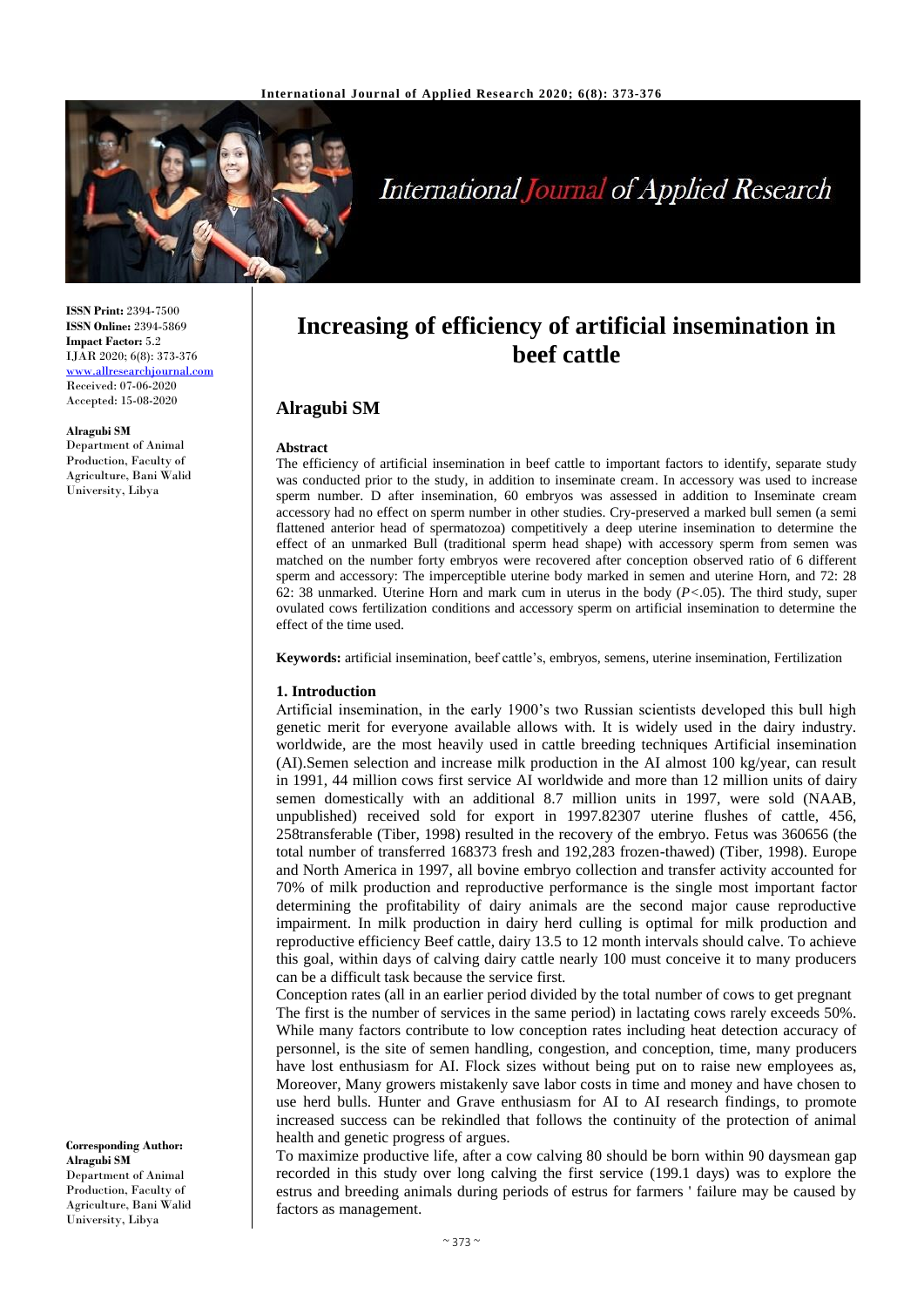Since most of the cows in the region in a big way primarily on the meat and draught, suckling, are raised with the purpose to factors such as nutrition and postpartum periods of long season can be attributed to anoestrous. Other factors, such as the management of farms and housing also suppress any manifestation of estrus in cows will be charged.

## **2. Aims and Objectives**

Beef cattle egto improve beef cow fertility to improve milk production by improving conception rate. The main objective is similar to the artificial insemination of superior genetics. Standards in their operations by purchasing a herd sire yet costs down allows producers on a cost you want.

In cattle artificial insemination (AI) to provide an overview of the process for handling and proper thawing frozen semen to get an understanding of the methods the proposed long term goal to increase fertility in cattle is to develop methods.

#### **3. Advantages**

- 1. Genetic improvement through achieved AI.
- 2. Use the wide dissemination and availability of genetically superior sires can breed Bull 1 500,000 cows in a lifetime.
- 3. After death, semen can be used. The oldest frozen semen 40-45 years old rapid proof of Mr Tests with natural mating characteristics desired offspring only examines 100 offspring would pass.
- 4. Sires available anywhere in the world.
- 5. Removed the threat of the Bull (male).
- 6. Decrease in disease
- 7. Crossbreeding
- 8. Mr. can try without buying
- 9. Very good sire since expanding cost of semen
- 10. To maintain low cost Mr. as many as all the females do not need to breed.
- 11. Frozen semen can be stored and used long after the donor or honor the dead is also a wounded unable to honor naturally reproduction that allows for the use of the semen.
- 12. Estrous synchronization, unsynchronized animals compared to 21 days from 3 to 7 days over a period of breeding cow's process allows for more efficient use.

#### **4. Disadvantages**

- 1. Most economic on the semen for \$ 5.00 \$. 15, 00 per unit is less expensive than the popular bull semen, however, can be expensive and often more than \$ 25.00 per unit. Ai. other additional costs associated with labor item detection, an experienced AI technicians, and medication costs required for item synchronization is required. On average, synchronized and a cow conception for \$ 15 to \$ 20 spent between
- 2. Management skills to effectively implement an AI program are required.
- 3. Facilities that are required to allow the proper restraint of cattle so that cattle can be inseminated. Adequate physical facilities and nutritional resources even when cattle AI being over a period of time a large number of cattle are required to handle.
- 4. Item detection should be good.
- 5. Require trained inseminator.
- 6. Best bull semen, not as well as other species.
- 7. Use the poor male may increase if not thoroughly tested
- 8. To sustain cold or frozen semen to contain difficult technology.

#### **5. Methodology**

Thawing semen and loading the gun a AI

- AI gun East hot shower and make sure that the thaw 95 ° f. Will be inseminated with semen 2) cow he had to match up with the breeding records.
- 2. A straw of semen liquid nitrogen tanks to move as quickly as possible to thaw.
- 3. 0.5 ml straws 95 ° F or 0.25 French (37 ° C) for 30-40 seconds are thawed. Sunlight to minimize the risk of straw Semen in water bath 15 minutes time > don't leave for an extended period.
- 4. If you don't use it, don't try to refreeze semen. Throw it away!! Note: conducting further semen tank neck, over temperature (Figure 1) and heat shock and increase the risk of having to destroy the semen up a canister or any longer than 10 seconds AI tank neck do not hold the cane of semen if you do, a short period of time to immerse in nitrogen semen. There is a frost line where a large change in temperature indicates that is in the neck of the tank and you try and keep a cane down from semen straws removal.



**Fig 1:** Example of the temperature gradient in the neck of a semen tank. Notice that the temperature gets warner farther up the neck of the tank.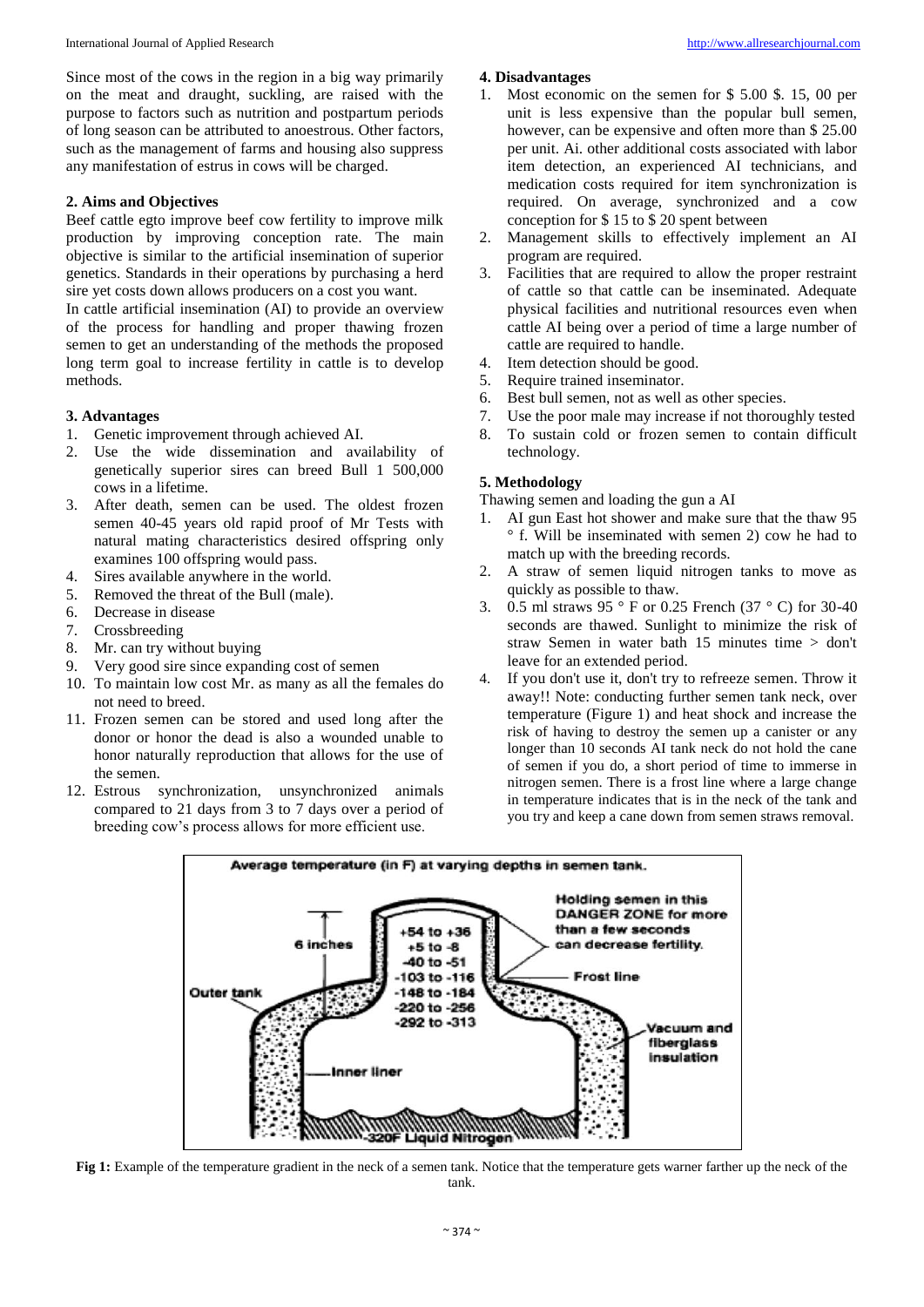┑

| In the typical farm sement ank, dangerous temperatures exist in the upper half of the neck tube |                                  |
|-------------------------------------------------------------------------------------------------|----------------------------------|
| <b>Location in neckube</b>                                                                      | Range in Temperature (Fahrenheit |
| Top                                                                                             | $+36^0$ to $+54^0$               |
|                                                                                                 |                                  |

| Top             | $+36^{\circ}$ to $+54^{\circ}$   |
|-----------------|----------------------------------|
| Inch from top   | $+5^{0}$ t to-8 <sup>0</sup>     |
| Inches from top | $-40^0$ to $-50^0$               |
| Inches from top | $-103^0$ to $-116^0$             |
| Inches from top | $-148^{\circ}$ to $-184^{\circ}$ |
| Inches from top | $-220^0$ to $-256^0$             |
| Inches from top | $-929^0$ to $-313^0$             |
|                 |                                  |

The upper half of the neck tube is the critical danger zone Adapted from Saacke 1978, Proc. On AI Beef Cattle



**Store only the amount of semen needed for six months**

- 5. wipe all water from straw); Check the name of bull on the straw that's right (Unlike the cotton plug) crimped end either scissors or a cutter with cite-clip.
- 6. Place the straw in a prewar med sterile sheath AI gun and a gun is more space than straw Rectally by palpating the cervix conception process through the rectum and this conception gun, ready to receive.
- 7. Wipe away any fecal material or brad on secretion from using a clean paper towel. Place to avoid the opening of urethra AI pointed with gunpoint up a slight angle into the vagina on the gun.
- 8. AI with the gun, and traverse right cervical/uterine cervix junction, (Figure 2) on the tip of the semen deposit. Semen slowly (5 sec) deposit.



**Fig 2:** Anatomy of the female reproductive tract indicating the target location (Depicted by the circle where semen is deposited during AL. Also described in figure below.

#### **Straw of semen**

- 1. Information recognizes the semen.
- 2. Bull breed (one), AI Centre code (1), Bull AI ID within the Centre (100)
- 3. Sir name and breed Association registration number.
- 4. Collection date/freeze code: tells you when the Bulls had collected, processed, and frozen.
- 5. Penis sperm cells either packaged as male or female.
- 6. CSS (certified semen services) if straw abbreviation, it means semen under very strict hygiene guidelines of

CSS was processed that are usually exported semen is processed in accordance with the guidelines of the CSS.

### **The concentration of sperm cells in the semen of a straw**

The concentration of sperm in the factors that a straw semen quality, effects, which usually survives the freezing and thawing process based on how are semen is dictated by the bull breeds, adaptation., factors involved and the time of year the bulls collected. Dairy bulls usually freeze better than beef bulls. Average number of sperm cells/straw: straw 20-40 million sperm per. Survive the Thawing process